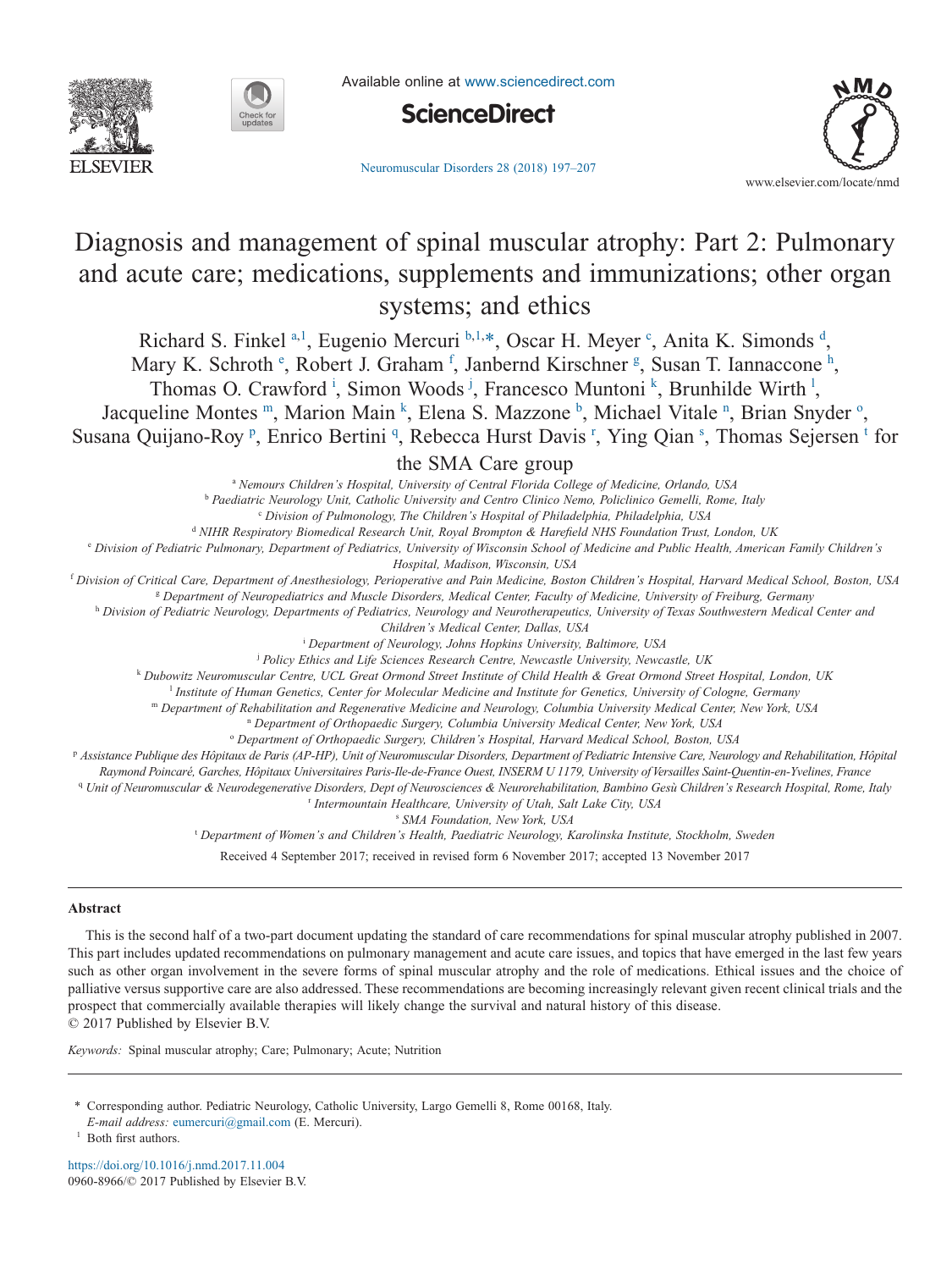## **1. Introduction**

This is the second part of a two-part document aimed at updating the standards of care recommendations published in 2007 [\[1\].](#page-8-0) Included here is an update of some of the topics included in the earlier publication, such as respiratory management, but also topics that were only described briefly in the original publication, such as acute care, other organ involvement and ethical issues. Recent clinical trials [\[2,3\]](#page-8-1) and the approval in December 2016 by the United States Food and Drug Administration, and subsequently in May 2017 by the European Medicine Agency, of the first drug for SMA have led to include a review of 'medication' in order to provide the state of art on the medications that have been used in the last decade, and a brief update on the new therapeutic approaches that are becoming available. This update also takes into consideration how the impact of new therapies is changing the attitude of families and physicians toward a more proactive approach, especially in type 1 spinal muscular atrophy (SMA). As with the first part, this update includes the results of dedicated working groups of experts in each topic, who, after a thorough review of the literature, used a Delphi analysis process to identify areas where evidence could be extrapolated from the literature and establish whether consensus could be reached among experts. Details of the methodology used are available in the first part and in a recent workshop report [\[4\].](#page-8-2)

## **2. Pulmonary management**

It is well known that spinal muscular atrophy has an impact on the respiratory system that is dependent in large part on the type of SMA or more precisely the severity of loss of muscle function [\[5\].](#page-8-3)

# **3. Non-sitters**

#### *3.1. Assessment*

The focus of the clinical assessment should be a physical examination [\(Table 1\)](#page-2-0). Screening non-sitters for respiratory failure should include assessment with pulse oximetry and capnography (end tidal CO2 (EtCO2) or transcutaneous CO2 (TcCO2)) when awake), and using sleep study or pneumogram with CO2 recording when there is even minimal suspicion of hypoventilation. Data from the literature and expert opinion supports using a sleep study to confirm when a patient has sleep disordered breathing or respiratory failure and needs to use non-invasive positive pressure ventilation (NIV) [\[6\].](#page-8-4)

Clinic visits are recommended initially for every 3 months for non-sitting patients with SMA.

# *3.2. Intervention*

Over the last decade, the approach to treating the pulmonary manifestations of SMA has shifted from a reactive approach, of starting treatment to support airway clearance and ventilation only when there is a clear indication, to a proactive approach of introducing these therapies earlier in the disease process [\[7\].](#page-8-5) [\(Fig. 1\)](#page-3-0). A respiratory therapist should be involved to initiate and support assisted airway clearance and respiratory range of motion therapy.

#### *3.3. Airway clearance*

Manual chest physiotherapy combined with mechanical insufflation–exsufflation (e.g., Cough Assist® or VitalCough®) should be the primary mode of airway clearance therapy and should be made available to all non-sitters [\(Table 1\)](#page-2-0). Because of the importance of aggressive management of respiratory illnesses [\[6,8–12\],](#page-8-4) airway clearance techniques should be introduced proactively in patients based on either clinical assessment of cough effectiveness or by measuring peak cough flow (not a routinely performed test in infants) [\[6\].](#page-8-4) When initiating cough assist devices, the insufflation and exsufflation pressures should be increased gradually to 30–40 cm H2O of positive or negative pressure, respectively [\[10\],](#page-9-0) or instead increase them to the maximal tolerated pressure.

In the absence of significant parenchymal lung disease with small airway obstruction and air trapping there is no significant risk of pneumothorax in using the cough assist. While there is the potential of aerophagia and gastric distention in using the cough assist, this risk and the subsequent risk of aspiration can be mitigated in GTube venting to prevent gastric distention.

While there are case reports suggesting the use of mechanical insufflation or NIV to help prevent chest wall distortion [\[10,13,14\],](#page-9-0) there was less consensus whether this is always a reasonable expectation and on the specifics of how to best accomplish this (supplementary Table S1).

Oral suctioning with a mechanical suction pump and catheter is a critical part of airway clearance in non-sitters and should be used with any patient with an ineffective cough.

The high frequency chest wall oscillation (Vest) therapy does not improve clearance of secretions in the setting of an ineffective cough or improve clearance of secretions.

#### *3.4. Ventilation*

Non-invasive positive pressure ventilation (NIV) should be used in all symptomatic infants [\[8–10,14,15\],](#page-8-6) and in non-sitters prior to signs of respiratory failure, to be "prepared" for respiratory failure, prevent/minimize chest wall distortion, and palliate dyspnea.

Continuous positive airway pressure (CPAP) should not be used to treat chronic respiratory failure, but may be used with caution temporarily to help maintain resting lung volume (functional residual capacity (FRC)) in younger patients who are unable to synchronize with the ventilator in NIV mode, and who are not markedly hypercapnic. This applies also to weak nonsitters. It should be recognized that CPAP may fatigue SMA patients and could interfere with weaning from full time use.

Interface selection and fitting to the patient by an experienced clinician is strongly recommended, as was using at least two comfortable interfaces with different facial contact points, and using a nasal interface initially. In non-sitters there is strong support for initiating NIV using clinical titration with focus on correcting gas exchange and reducing the work of breathing.

Tracheotomy ventilation is an option in selected patients in whom NIV is insufficient or fails, or if there is no effective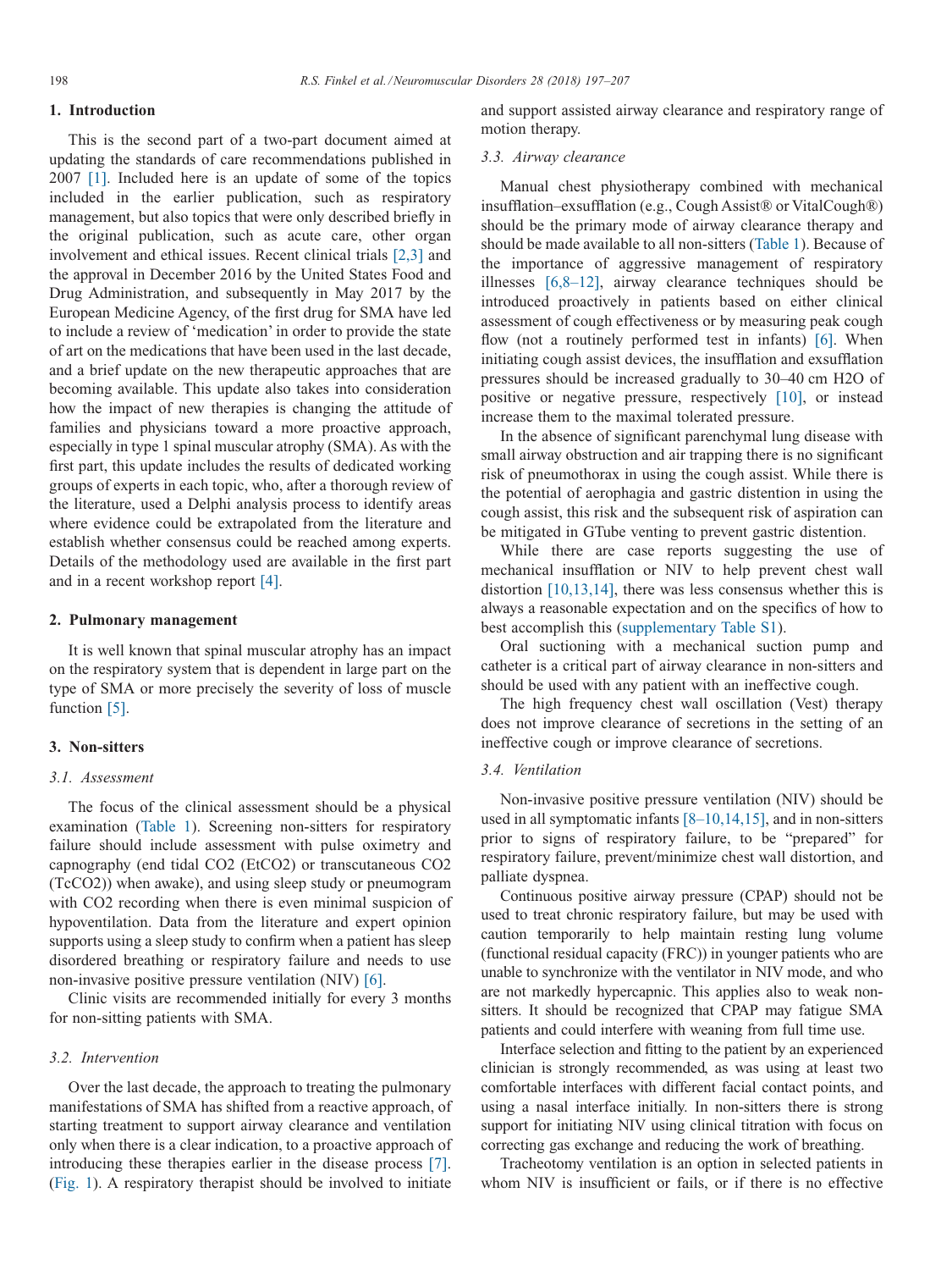<span id="page-2-0"></span>Table 1

Pulmonary assessment, intervention and management recommendations.

|                            | Assessment                                                                                                                                                                                                                                       | Intervention                                                                                                                                                                                                                                                                                                                                                                              | Care considerations                                                                                                                                                                                                                                                                                                                                                                                                                                                                                                                                                                                                                                                                                                                        |
|----------------------------|--------------------------------------------------------------------------------------------------------------------------------------------------------------------------------------------------------------------------------------------------|-------------------------------------------------------------------------------------------------------------------------------------------------------------------------------------------------------------------------------------------------------------------------------------------------------------------------------------------------------------------------------------------|--------------------------------------------------------------------------------------------------------------------------------------------------------------------------------------------------------------------------------------------------------------------------------------------------------------------------------------------------------------------------------------------------------------------------------------------------------------------------------------------------------------------------------------------------------------------------------------------------------------------------------------------------------------------------------------------------------------------------------------------|
| Non-sitters                | Physical examination<br>Assessment of hypoventilation<br>(End tidal CO2)<br>Sleep study or pneumograms in all<br>symptomatic patients or to determine if a<br>patient needs to initiate NIV<br>Clinical assessment of gastroesophageal<br>reflux | Support airway clearance<br>Oral suctioning<br>Physiotherapy/respiratory therapy should be<br>implemented immediately:<br>Manual chest therapy<br>Cough insufflator/exsufflator<br>Support ventilation with bilevel NIV in<br>symptomatic patients                                                                                                                                        | Assessments should be performed at least every 3<br>months initially, then every 6 months<br>Supporting airway clearance with oronasal<br>suctioning, physiotherapy/respiratory therapy and<br>cough assist is critical to all non-sitters with<br>ineffective cough<br>Ventilation should be started in all symptomatic<br>patients. Some experts recommend using it before<br>documented respiratory failure to palliate dyspnea.<br>This should be judged on individual basis<br>NIV should be initiated in observing the patient<br>clinically for adequate gas exchange or during a<br>sleep study.<br>NIV interfaces should be fitted by skilled<br>physiotherapists selecting two interfaces with<br>different skin contact points. |
| <b>Sitters</b><br>Ambulant | Physical examination<br>Spirometry (when possible depending on<br>age and cooperation)<br>Sleep study or pneumograms in all patients<br>with even minimal suspicion of symptoms                                                                  | Nebulized bronchodilators in patients with<br>asthma or a positive bronchodilator<br>response<br>Customary immunizations, palivizumab<br>through 24 months, influenza vaccination<br>annually after 6 months of age<br>Support airway clearance<br>Physiotherapy/respiratory therapy should be<br>implemented immediately:<br>Manual chest physiotherapy<br>Cough insufflator/exsufflator | Mucolytics should not be used long-term<br>Assessments should be performed every 6 months<br>Supporting airway clearance is critical to all<br>patients with ineffective cough                                                                                                                                                                                                                                                                                                                                                                                                                                                                                                                                                             |
|                            | of nocturnal hypoventilation<br>Assessment of gastroesophageal reflux<br>Clinical examination with review of cough                                                                                                                               | Support ventilation with bilevel NIV in<br>symptomatic patients                                                                                                                                                                                                                                                                                                                           | Ventilation should be started in all symptomatic<br>patients. Some experts recommend using it during<br>acute respiratory illnesses to facilitate discharge.<br>NIV should be initiated during a sleep study or<br>observing the patient clinically for adequate gas<br>exchange.<br>NIV interfaces should be fitted by skilled<br>physiotherapists selecting two interfaces to<br>alternate skin contact points.                                                                                                                                                                                                                                                                                                                          |
|                            |                                                                                                                                                                                                                                                  | Nebulized bronchodilators in patients with<br>suspicion of asthma<br>Customary immunizations, annual influenza<br>and pneumococcal vaccination<br>Supportive care when needed                                                                                                                                                                                                             | Mucolytics should not be used long-term<br>Evidence of weak cough or recurrent infections or                                                                                                                                                                                                                                                                                                                                                                                                                                                                                                                                                                                                                                               |
|                            | effectiveness and detailed search for signs<br>of nocturnal hypoventilation                                                                                                                                                                      | Customary immunizations, annual influenza<br>and pneumococcal vaccination                                                                                                                                                                                                                                                                                                                 | suspicion of nocturnal hypoventilation should<br>prompt referral to a pneumologist                                                                                                                                                                                                                                                                                                                                                                                                                                                                                                                                                                                                                                                         |

interface for providing ventilation. This should be a decision focused individually on the clinical status, prognosis, and quality of life based on discussion with the family.

### *3.5. Medications*

Nebulized bronchodilators should be available if there is suspicion for asthma. Nebulized mucolytics,  $3\%$  or  $7\%$ hypertonic saline or dornase-α (Pulmozyme®) should not be used long-term as there is no evidence to support its use. Furthermore, if 3% or 7% saline is used beyond the therapeutic need it can thin secretions of normal viscosity thereby increasing secretion burden. Glycopyrrolate should be used with caution to treat hypersalivation with great care to adjust the dose to attain the proper effect, and avoid over drying of secretions, which may contribute to the development of mucus plugs. There was no consensus for the injection of botulinum toxin into the salivary glands or other methods to reduce production of oral secretions. Palivizumab should be given during RSV season as determined by regional RSV activity through the first 24 months of life, and influenza vaccination should be administered annually after 6 months of age. Gastroesophageal reflux should be searched for and treated when present.

# **4. Sitters**

#### *4.1. Assessment*

The focus of the clinical assessment should be a physical examination supported by clinical assessment of cough function. For sitters and standers, there is consensus that all patients able to perform spirometry should do so during each visit.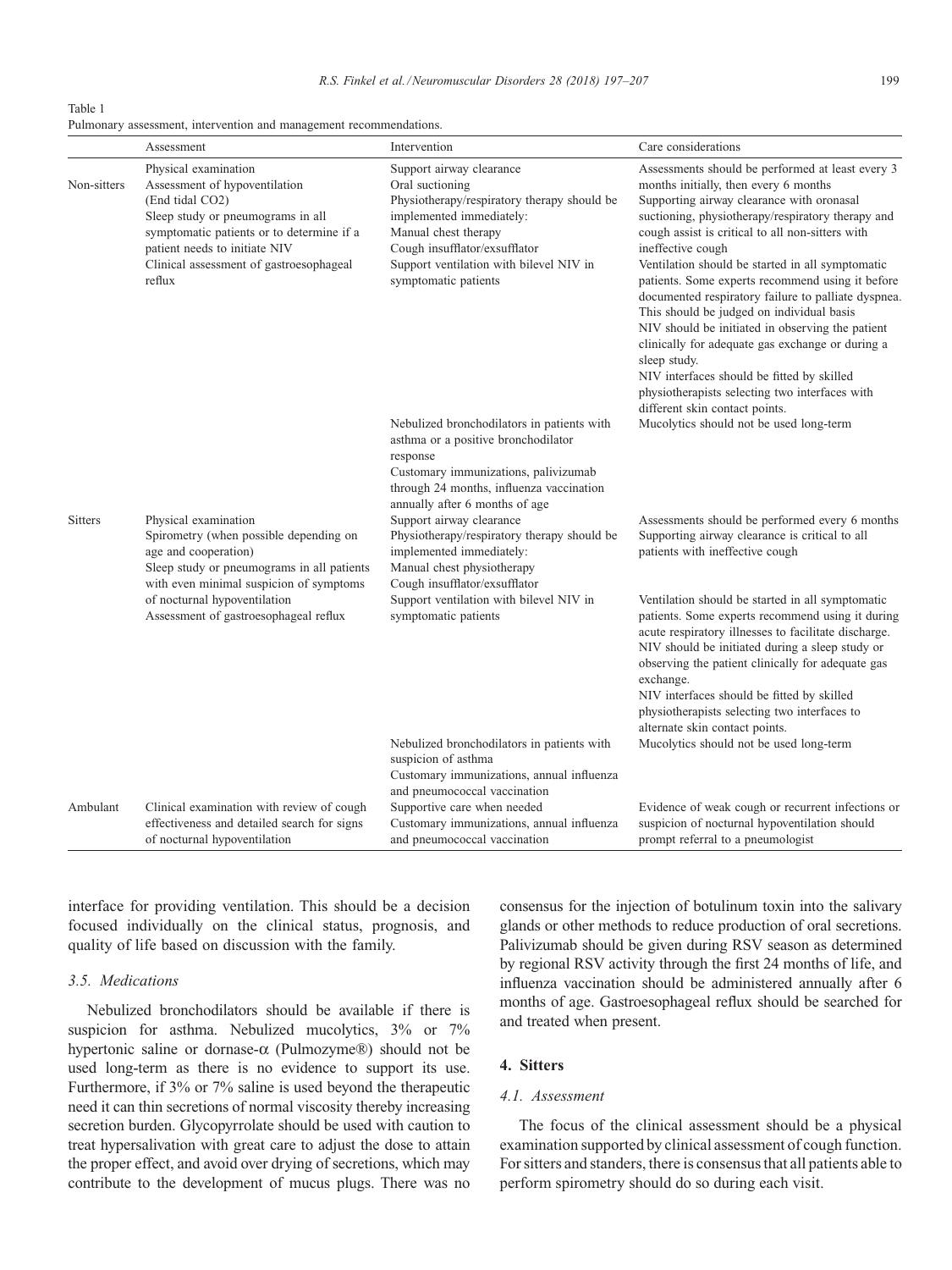<span id="page-3-0"></span>There was no clear consensus on the value of peak cough flow measurement or when a sleep study should be performed in the management of sitters. A sleep study should always be performed, however, in symptomatic patients or when there is even a minimal suspicion of nocturnal hypoventilation to determine when a patient has sleep disordered breathing or respiratory insufficiency and needs to use bilevel NIV [\[6\].](#page-8-4)

Clinic visits are recommended, every 6 months for sitters.

## **5. Intervention**

## *5.1. Airway clearance*

Manual chest physiotherapy combined with mechanical insufflation-exsufflation (e.g., Cough Assist® or VitalCough®) should be made available to all patients with an ineffective cough. It should be introduced proactively in patients using either clinical assessment of cough effectiveness or by measuring peak cough flow [\[6\].](#page-8-4) The issues related to settings are similar to those described for non-sitters.

#### *5.2. Ventilation*

Similar to non-sitters, non-invasive positive pressure ventilation (NIV) should be used in all symptomatic patients [\[8–10,14,15\].](#page-8-6) The best approach is individualized to each patient's need and quality of life. A sleep study should be used to determine when a patient has sleep disordered breathing or respiratory failure and needs to use bilevel NIV, and to titrate settings  $[6]$ . (Fig. 1)

As reported for non-sitters, continuous positive airway pressure (CPAP), with rare exceptions, should not be used.

The need for tracheostomy ventilation is less frequent than in non-sitters but in some weak sitters bilevel NIV can be insufficient or fail. As for non-sitters this should be a decision based on clinical status and discussion with the family and patient, if age-appropriate.

#### *5.3. Medications*

Nebulized bronchodilators should be available if there is high suspicion for asthma or a clear clinical improvement after administration. Nebulized mucolytics should not be used longterm. Annual influenza and pneumococcal immunizations should be administered per standard pediatric recommendations for patients with chronic neuromuscular conditions.

#### **6. Walkers**

#### *6.1. Assessment*

Most ambulant patients with SMA type 3 have normal pulmonary function, but with a small decline noted over a 4-year span in one natural history study [\[5,16\].](#page-8-3) Nonetheless, the clinical assessment of these patients should include careful review of cough effectiveness with an upper respiratory infection, and search for any symptoms of sleep apnea or hypoventilation (snoring, arousals, morning headaches, daytime somnolence). The presence of any such concerns should prompt an assessment by a pulmonologist with consideration of pulmonary function testing and sleep study. Pre-operative assessment is also important.

# *6.2. Intervention*

No pro-active interventions are indicated for ambulant patients with SMA. Supportive care should be provided when there are specific concerns identified in the clinical assessment. Immunizations are the same as for sitters.

#### *6.3. Acute care management*

Acute care for children and adults with SMA expands upon the vigilant respiratory and multidisciplinary care recommended for outpatient management. Individuals affected by SMA are particularly vulnerable to acute respiratory decompensation, related to community-acquired infections, aspiration, and impaired



Fig. 1. Respiratory clinical algorithm.

(REM: rapid eye movements; NREM, non-REM; FVC: forced vital capacity)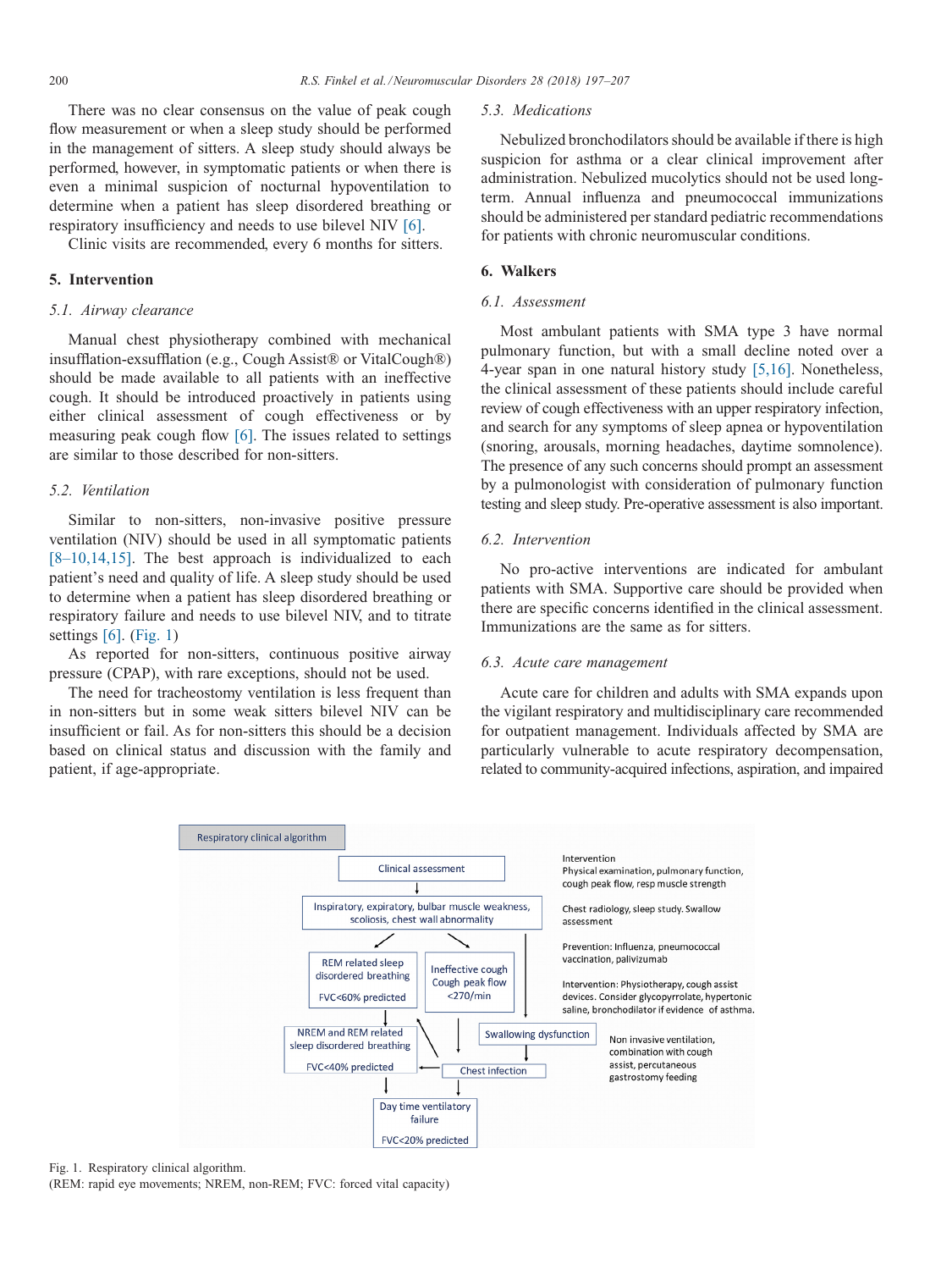secretion clearance [\[1,17,18\].](#page-8-0) Baseline diffuse muscle weakness is often exacerbated during illness. Associated increased metabolic demands with insensible fluid losses necessitate additional consideration of appropriate nutritional support and avoiding fasting [\[19–21\].](#page-9-1) Acute hospitalization may be required to support those with SMA experiencing the range of routine illnesses (e.g., viral respiratory infection, gastroenteritis with dehydration, and appendicitis among other acute processes), unanticipated bone fracture management, labor and delivery for women with SMA, and scheduled surgical procedures (e.g., gastrostomy tube placement, femoral osteotomies, and spinal instrumentation along with other preventative strategies, supportive interventions, or symptom management). Extensive consideration is required, whether admission is planned or unanticipated at the individual's primary neuromuscular care hospital or other institution (Table 2). The following considerations were devised mainly for non-sitters and sitters but some aspects may also be applied to weak ambulant type 3 children and adults who also often present some degree of respiratory impairment or nutritional issues and are at higher risk during acute illness (supplementary Table S2).

## *6.4. Assessment and management of acute illness at home*

Individualized anticipatory care plans should be developed and include review of vital signs (e.g., oxygen desaturation

and tachycardia) and symptom parameters and prompting escalation of care with specific recommendations for airway clearance, ventilation, nutrition, hydration, antibiotics, and emergency contact measures (Table 2).

Patient-specific protocols should be created based upon community resources, emergency medical services, and hospital capacity to provide for children and adults with SMA and other neuromuscular conditions.

When appropriate, families should be provided with homecare technology for monitoring respiratory function and providing related support, such as augmented secretion clearance, bilevel NIV to prevent hospitalization, and to optimize status prior to presentation. This equipment, when available, should be, brought by the family for possible use during transport.

As part of the anticipatory care, discussions with families about the options for both chronic and acute respiratory care should occur early in the disease course and written anticipatory resuscitation statements prepared with the family should be available for any professional involved in the transport or in the emergency room. Similarly, families should have a list of medical needs and neuromuscular providers including pulmonology/respirology.

Criteria for presentation to emergency care should include severity of acute clinical signs and symptoms in relation to capacity and limitations of homecare technology and providers.

Table 2

Acute care goals, intervention strategies and management recommendations: Home care and transportation.

| Home care setting                            | Individualized anticipatory care plans should be<br>developed and outline: | Augmented secretion clearance, bilevel NIV, and oxygen supplementation<br>should be provided to prevent hospitalization and/or optimize status prior                                                                                                 |
|----------------------------------------------|----------------------------------------------------------------------------|------------------------------------------------------------------------------------------------------------------------------------------------------------------------------------------------------------------------------------------------------|
|                                              | · airway clearance,                                                        | to presentation                                                                                                                                                                                                                                      |
|                                              | • ventilation,                                                             | Local emergency services should be made aware of the individual's                                                                                                                                                                                    |
|                                              | • nutrition,                                                               | needs in advance.                                                                                                                                                                                                                                    |
|                                              | • hydration,                                                               |                                                                                                                                                                                                                                                      |
|                                              | • antibiotics.                                                             |                                                                                                                                                                                                                                                      |
|                                              | • emergency contact measures                                               |                                                                                                                                                                                                                                                      |
|                                              | General assessment and review of signs and<br>symptoms                     | Respiratory assessment and support should be of highest priority<br>independent of hospitalization indication                                                                                                                                        |
|                                              | Criteria/thresholds for presentation to emergency                          | Criteria should include severity of clinical signs and symptoms in                                                                                                                                                                                   |
|                                              | care                                                                       | relation to capacity of homecare providers (nursing and family),<br>limitations of homecare technology (support and monitoring)                                                                                                                      |
|                                              | Communication for EMS and acute care providers                             | Families should have a summary of medical needs, list of primary<br>providers, care protocols, and written anticipatory resuscitation statement<br>available.                                                                                        |
| Community first responders<br>transportation | Community first responders                                                 | EMS should be provided by staff with advanced cardiac life support or<br>equivalent certification and who have the capacity to provide noninvasive<br>and transtracheal ventilation for types I and II individuals.                                  |
|                                              | Modality of transportation                                                 | Mode of transportation between home and acute care facility should be<br>considered on a case-by-case basis                                                                                                                                          |
|                                              | EMS triage                                                                 | Presentation to the closest facility should be considered based upon the<br>individual's degree of illness, distance from a tertiary care facility,<br>availability of pediatric transport team, environmental considerations, and<br>goals of care. |
|                                              | Hospital level                                                             | Children and young adults with SMA I or II should be hospitalized at a<br>tertiary care center, whether scheduled or emergent.                                                                                                                       |
|                                              | Personal medical equipment during transport                                | The family should bring home equipment (e.g., NIV, cough assist device,<br>mask interfaces, suction machine, oximeter, gastrostomy adaptors) for use<br>during transport.                                                                            |

(NIV: non-invasive ventilation (bi-level positive air way pressure, not continuous positive airway pressure); EMS: emergency medical services, SMA: spinal muscular atrophy).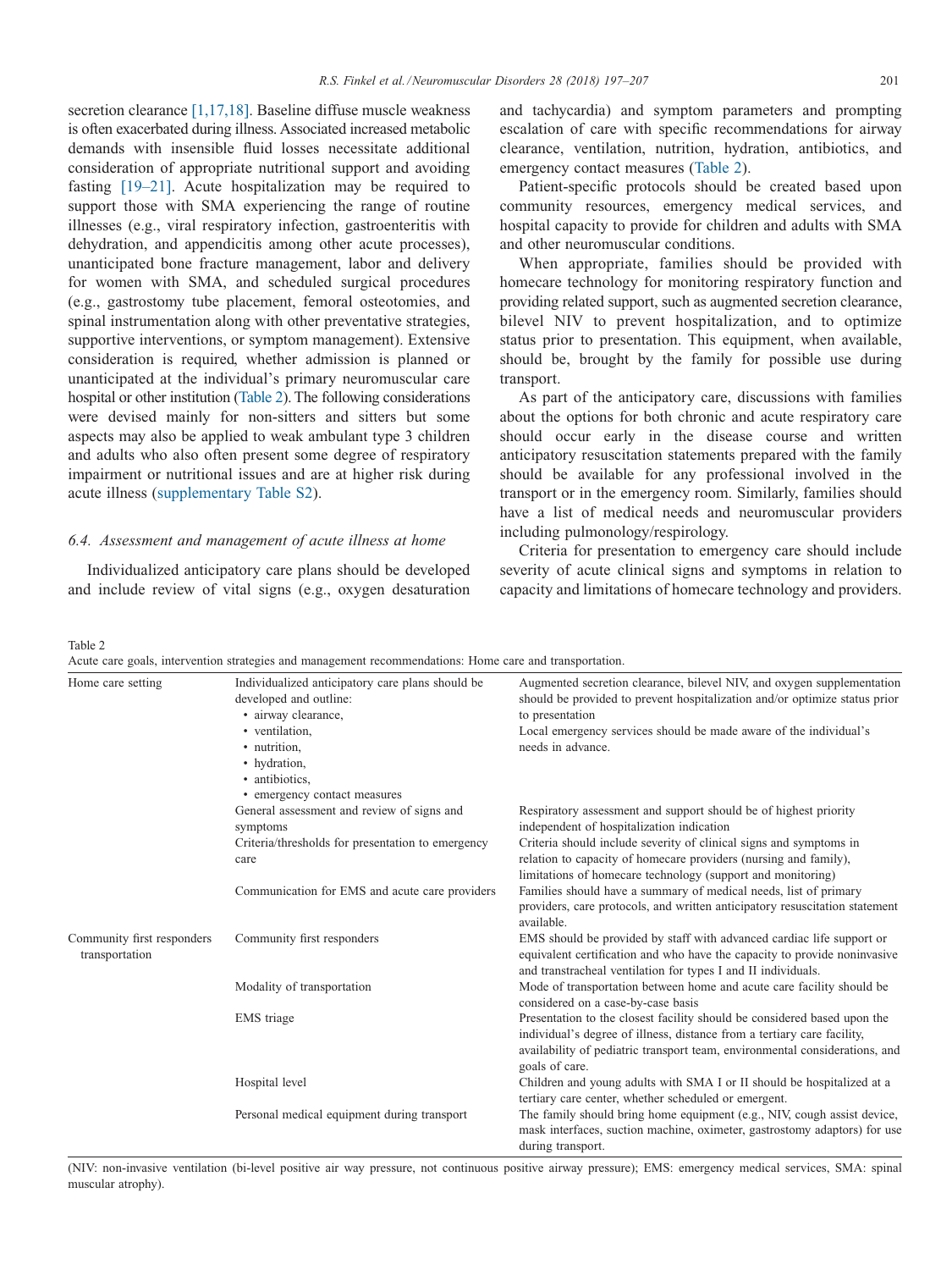# *6.5. Transport from home to a medical facility considerations and emergency department evaluation*

Hospitalization care considerations should include site or level of care, degree of illness, and goals of care including need for respiratory protocols, nutrition and hydration. Non-sitters and sitters should be triaged to tertiary care centers with SMA expertise. Presentation to the closest facility should be considered based upon the goals of care, distance from a tertiary facility, availability of pediatric transport team, and other aspects such as environmental considerations.

Engagement of the neuromuscular team providers during acute care is critical.

Emergency medical services should be provided by certified staff who have the capacity to provide the most appropriate level of ventilation and cardiac and respiratory life support.

Mode of transportation between home and acute care facility should be considered on a case-by-case basis involving the neuromuscular team.

## *6.6. Medical care site/hospital capacity considerations*

Respiratory assessment and support should be of highest priority [\[22–25\]](#page-9-2) (Table 3). Management should include proactive measures including optimizing use of bilevel positive airway pressure (i.e., NIV, not CPAP) respiratory support with a backup respiratory rate (delivered via noninvasive measures, tracheostomy, or endotracheal tube) and augmented secretion clearance prior to empiric oxygen supplementation.

Oxygen supplementation should not be provided empirically in the absence of NIV or without monitoring CO2 gas exchange. Oxygen supplementation should not be withheld, but weaned to minimal provision prior to extubation and not employed in lieu of positive pressure ventilatory support.

The multidisciplinary team (neuromuscular and respiratory) should be contacted to assist with acute care protocols, involving the physician, generally the neurologist or pediatric neurologist, who is aware of the disease course and potential issues [\[26,27\].](#page-9-3) Family should be involved [\[28,29\].](#page-9-4)

Table 3

Acute care goals, intervention strategies and management recommendations: Hospital, and sedation/anesthesia.

| Hospital                   | Goals of care                             | Goals of care, including resuscitation status, health care proxy (when age appropriate),                                                                           |  |
|----------------------------|-------------------------------------------|--------------------------------------------------------------------------------------------------------------------------------------------------------------------|--|
|                            |                                           | indications and role of tracheostomy tubes, and other interventions, should be specified                                                                           |  |
|                            |                                           | prior to the need for acute care.                                                                                                                                  |  |
|                            |                                           | If not, the consultant teams should be engaged to facilitate discussion with the acute care                                                                        |  |
|                            |                                           | team and family.                                                                                                                                                   |  |
|                            |                                           | Oxygen supplementation should not be provided empirically in the absence of bilevel NIV.                                                                           |  |
|                            | <b>Respiratory Care Protocols</b>         | Early and aggressive respiratory protocols should be implemented. Emphasis should include                                                                          |  |
|                            |                                           | proactive measures, noninvasive supports use of positive pressure and augmented secretion                                                                          |  |
|                            |                                           | clearance prior to empiric oxygen supplementation.                                                                                                                 |  |
|                            | Augmented secretion clearance             | Augmented secretion clearance should be the priority during acute respiratory illness.                                                                             |  |
|                            | Respiratory support in the Emergency Room | Noninvasive respiratory supports should be instituted early.                                                                                                       |  |
|                            | Role of the consultant team               | Acute care providers should contact consultant providers (e.g., neuromuscular, respiratory)                                                                        |  |
|                            |                                           | to assist with acute care protocols.                                                                                                                               |  |
|                            | Endotracheal intubation                   | Threshold for endotracheal intubation should be established at the outset of an admission.                                                                         |  |
|                            |                                           | Difficult airway status should be considered based upon mandibular contractures, limited                                                                           |  |
|                            |                                           | neck mobility, positioning restrictions and other factors.                                                                                                         |  |
|                            | Extubation criteria                       | If pulmonary consolidation was demonstrated on radiograph, re-expansion should be                                                                                  |  |
|                            |                                           | established prior to extubation. NIV should be implemented as transitional support                                                                                 |  |
|                            |                                           | following extubation. Oxygen supplementation should be weaned to minimal provision prior                                                                           |  |
|                            |                                           | to extubation and not employed in lieu of positive pressure ventilation.                                                                                           |  |
| Sedation and<br>Anesthesia | Pre-anesthetic/sedation evaluation        | Sedation and anesthesia should be provided at a tertiary care center familiar with SMA                                                                             |  |
|                            |                                           | management.                                                                                                                                                        |  |
|                            |                                           | Consultation with respiratory providers, consultant team, and an anesthesiologist familiar<br>with SMA should be obtained prior to sedation or general anesthesia. |  |
|                            |                                           | Discussions should include options of noninvasive and invasive airway support.                                                                                     |  |
|                            | Pre-anesthetic studies                    | A low threshold for deferring elective/non-emergent sedation/anesthesia should be                                                                                  |  |
|                            |                                           | considered during intercurrent illness across all SMA types.                                                                                                       |  |
|                            |                                           | Cardiology screening, polysomnograms, and nutritional assessment might be considered as                                                                            |  |
|                            |                                           | part of a pre-anesthetic evaluation                                                                                                                                |  |
|                            |                                           | Respiratory supports (i.e., NIV and cough assist) might be introduced prior to sedation and                                                                        |  |
|                            |                                           | anesthesia to optimize preprocedural standing and for desensitization.                                                                                             |  |
|                            | Sedation/anesthesia                       | A monitored setting should be considered.                                                                                                                          |  |
|                            |                                           | Monitoring should include capnography.                                                                                                                             |  |
|                            | Post-sedation and anesthesia management   | Aggressive secretion clearance measures (cough assist when intubated and extubated)                                                                                |  |
|                            |                                           | should be integral to post-anesthetic care.                                                                                                                        |  |
|                            |                                           | Excessive oxygen supplementation in lieu of positive pressure and extubation to NIV                                                                                |  |
|                            |                                           | should be avoided.                                                                                                                                                 |  |
|                            | Analgesia provision                       | Opiate-based analgesia should be considered as part of routine post-procedural                                                                                     |  |
|                            |                                           | management. Regional analgesia might be considered for all SMA types.                                                                                              |  |

(NIV: non-invasive ventilation (bi-level positive air way pressure, not continuous positive airway pressure); SMA: spinal muscular atrophy).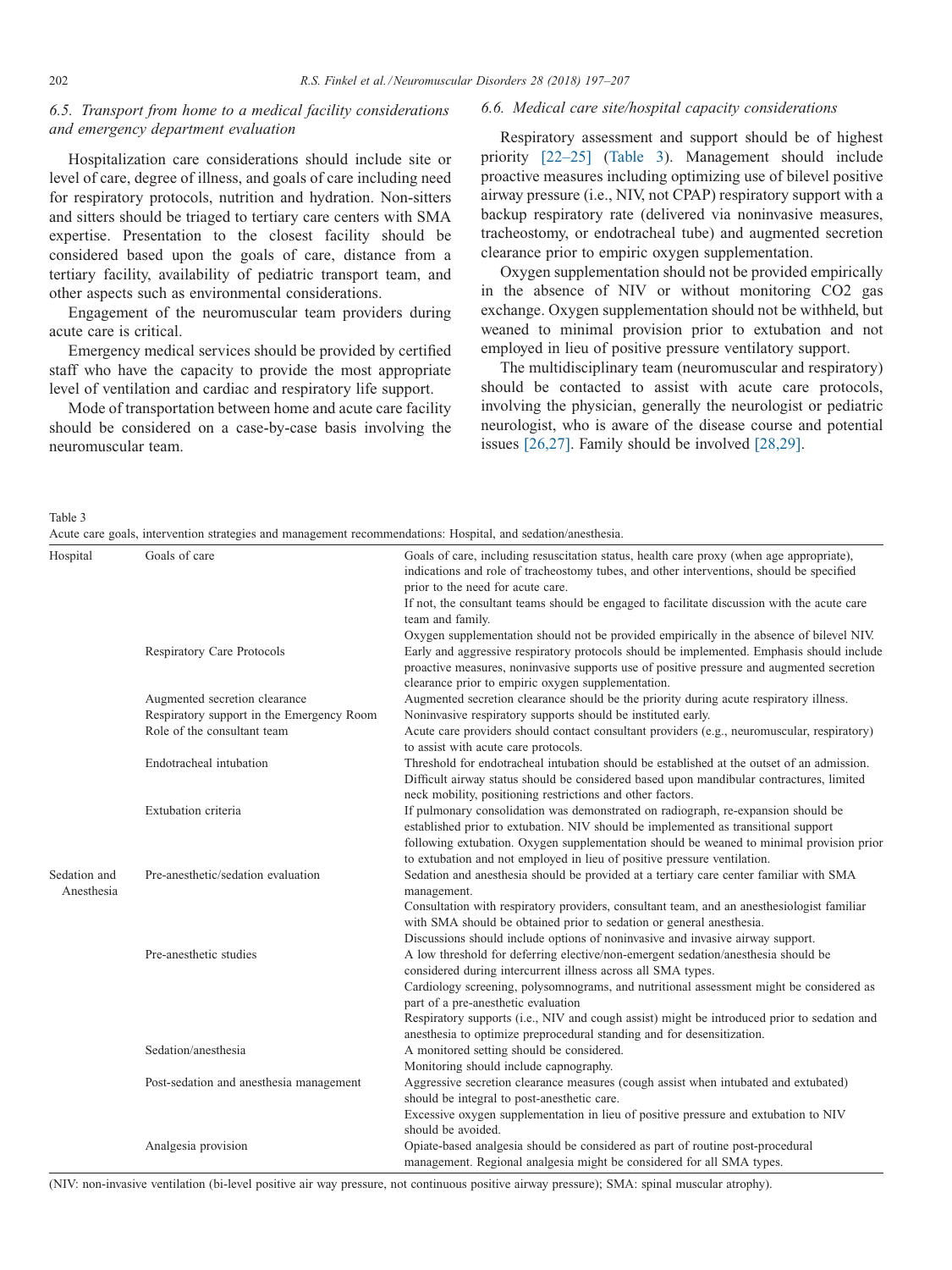As reported in the Nutritional Care Section, during acute illness, fasting should be avoided to prevent metabolic acidosis, hyper/hypoglycemia or fatty acid metabolism abnormalities [\[20,21,30–32\].](#page-9-5) Adequate hydration and electrolyte balance are imperative.

Attention should be paid to the risk of aspiration, when orally feeding a weaker child during illness.

Criteria establishing the threshold for endotracheal intubation should be established taking into account several factors including limited neck and mandibular mobility, and positioning restrictions and patient and family preference.

Extubation criteria and procedure should be established (see supplementary Table S3).

There is no clear evidence to support empiric use of antibiotics or volume resuscitation (except for sepsis management in the general population) during acute illness or to guide viral testing or other diagnostics. For these issues, providers should consider presentation characteristics, the presence of indwelling devices and history of recent surgical interventions, and recurrent antibiotics.

Integration of physical and occupational therapy, psychosocial services, speech-language pathologist, palliative care services and Endocrinology consultants can contribute to other aspects of care such as skin care or bone fracture risk.

#### *6.7. Hospital discharge considerations*

Discharge planning should begin shortly after admission to identify goals with the patient/family, inpatient team, and primary care providers. Planning should consider threshold for discharge, need to augment outpatient services, follow-up care, and indications for urgent re-hospitalization. Threshold for discharge based on medical status will depend on the comfort and skill of family and outpatient medical care team.

# *6.8. Preprocedural screening [\[33\],](#page-9-6) anesthesia/sedation consideration [\[34,35\]](#page-9-7) and pain management*

Polysomnograms and nutritional assessment may be considered as part of a pre-anesthetic evaluation. Cardiology screening is not recommended, unless there is a concern for cardiac dysfunction in older individuals or conditions unrelated to SMA. Difficult airway status should be considered based upon mandibular contractures, limited neck mobility, positioning restrictions and other factors. A low threshold for deferring elective/non-emergent sedation/anesthesia should be considered during intercurrent illness across all SMA types. Opiate-based analgesia should be considered as part of routine post-procedural management with anticipation of providing appropriate NIV and cough assistance.

Regional analgesia may be considered for all SMA types and may allow for lower amounts of systemic analgesics with subsequent effects on respiratory drive and intestinal motility. Practical consideration must be taken into account when evaluating for epidural catheter placement in context of pre-existing scoliosis. Monitoring during procedural sedation and anesthesia should include capnography to complement oximetry, as apneic or hypopneic oxygenation should be avoided.

Additional recommendations not addressed in the Delphi survey include consideration of delivery of novel gene-targeted therapies and other interventions for individuals with SMA. For example, provision of repeated intrathecal drug therapies such as recently approved antisense oligonucleotides will require extensive planning for developmentally appropriate and safe care, including procedural sedation, interventional radiology support, and potential orthopedic considerations. The anticipated emergence of gene replacement with viral vectors and other disease/symptom modifying agents may also require extensive acute care supports. Understanding that the natural history of this condition and recognized phenotypes will be altered should prompt all providers (acute, chronic, hospital-based, or community) to engage accordingly in informed discussions and adjustment of the acute care paradigm.

#### **7. Medication, supplements and immunizations**

Until recently no drug treatment had proved to be able to influence the disease course of SMA. A Cochrane review published in 2012 reported six randomized placebo-controlled trials on treatment for SMA using creatine, phenylbutyrate, gabapentin, thyrotropin-releasing hormone, hydroxyurea and combination therapy with valproate and acetyl-L-carnitine [\[36,37\].](#page-9-8) None of these studies showed statistically significant effects on the outcome measures in participants with SMA types 2 and 3. Others have reported using other possible therapeutic approaches, such as albuterol, a beta-adrenergic agonist that showed promising functional improvements in open label studies [\[38,39\].](#page-9-9)

Despite the lack of evidence from randomized placebocontrolled trials, some of these drugs, especially albuterol, are often used in some countries in clinical practice in sitters and ambulant patients.

Antibiotics or medications/supplements for bone health, such as vitamin D and calcium and bisphosphonate, or drugs for gastroesophageal reflux, were recommended with the exception of vitamin D, rarely used prophylactically, and mainly used if needed/deficient. These are discussed in the sections dedicated to bone health and nutrition.

Annual influenza and pneumococcal immunizations, as reported in the pulmonary section, were strongly recommended.

At the time the consensus process was completed, none of the drugs involved in clinical trial had completed the regulatory process and were commercially available. Nusinersen (Spinraza™), an antisense oligonucleotide that had completed phase 3 clinical trials in both type 1 and type 2 SMA [\[3,40,41\],](#page-8-7) received recent approval both by the United States Food and Drug Administration and by the Agency for Medicines Agency in Europe for the treatment of all SMA types and has become commercially available in several countries. While the early patient and family clinical outcomes have been very favorable, because nusinersen is intrathecally administered, there is a required institutional infrastructure to provide administration and post-procedural monitoring in a reliable way. In addition the cost of the medication has made long term insurance company approval uncertain.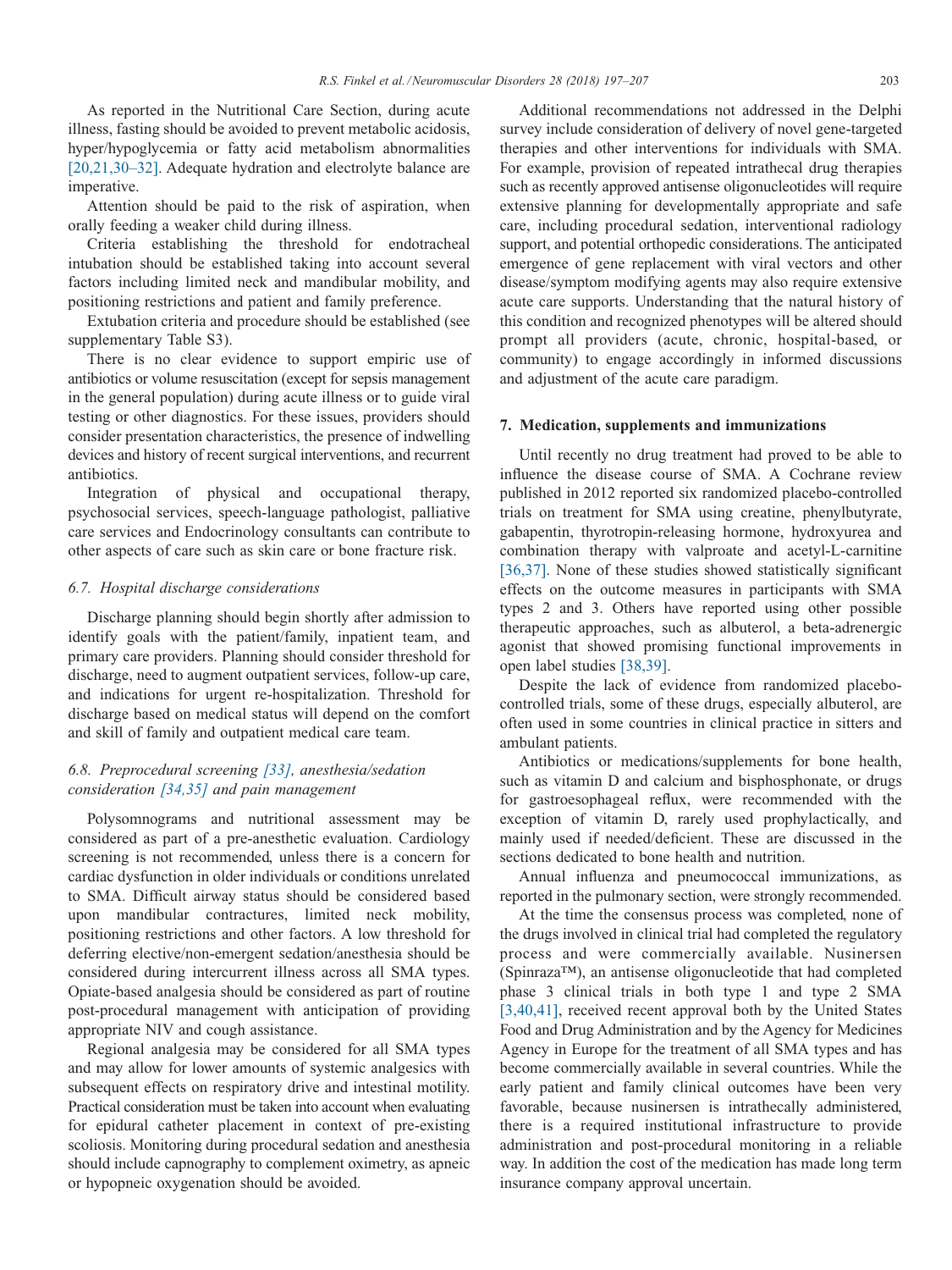Olesoxime, a neuroprotective drug, has completed a phase 3 trial in patients with type 2 and 3 SMA, but the primary endpoint was not met. Secondary endpoints and sensitivity analyses indicate that olesoxime might maintain motor function in patients with SMA [\[42\].](#page-9-10) Other approaches, such as small molecules aiming to increase SMN protein level or *SMN1* gene replacement using viral vector, are also being used in clinical trials with promising preliminary results [\[43\]](#page-9-11) and in the next few years the scenario is likely to rapidly change.

## **8. Other organ system involvement**

SMA is primarily a motor neuron disease but the deficient SMN protein is ubiquitously expressed in all cells throughout fetal and post-natal development [\[44–46\].](#page-9-12) Therefore, there is ongoing discussion as to what extent other tissues might be affected in patients with SMA. Several animal models and some case reports or small case series report involvement of other organ systems, such as peripheral nerve, brain, muscle, heart, vasculature, and pancreas (for review see [\[47–50\]\)](#page-9-13). While the involvement of other tissues might have implications for therapeutic approaches, only a minority of patients with SMA show clear clinical manifestation of other organ involvement.

Hemodynamically relevant cardiac defects have been reported in very severely affected infants with SMA type 1. Recent reviews of the literature [\[50,51\]](#page-9-14) identified a number of cases with congenital heart defects such as atrial or ventricular septal defects. All of these patients showed the severe neonatal onset, also indicated as type 0, with respiratory distress at birth. They all had only a single copy of *SMN2* [\[51\]](#page-9-15)*.* In long-term survivors with type 1 SMA receiving ventilatory support, 15 of 63 patients (24%) had severe, symptomatic bradycardia, suggesting a possible concomitant autonomic dysfunction [\[52\].](#page-10-0)

Cardiac involvement in contrast is much less frequent in types 2 and 3 SMA. There are some reports of heart rate abnormalities in type 3 SMA [\[53,54\].](#page-10-1) Recent studies performed in types 2 and 3 SMA, suggested that there is no need for regular cardiac surveillance in type 2 and type 3 patients as it is highly unlikely that these patients will develop obvious clinical, ECG or echocardiographic signs of cardiomyopathy [\[33,55\].](#page-9-6)

As reported in the part on nutritional care, occasional cases of pancreatic dysfunction including diabetes and alterations in glucose metabolism have been reported in SMA patients [\[56\].](#page-10-2) Hyperleptinemia has been identified in SMA patients with types 1, 2 and 3 [\[57\].](#page-10-3) Mitochondrial dysfunction has been described in patients and human neuronal cell lines [\[21,58,59\].](#page-9-16)

There was consensus among the experts that specific surveillance testing for other organ involvement should generally be based on clinical symptoms and is thus not necessary in most patients. Possible exceptions are the exclusion of cardiac defects in severely affected infants with SMA type 1 and monitoring of glucose metabolism in all types of SMA. Despite immobilization of many patients with SMA prophylactic anticoagulation is not deemed necessary in the absence of additional risk factors.

As intrathecal administration of nusinersen principally targets motor neurons [\[40\],](#page-9-17) concerns have arisen that other non-central nervous system tissues may subsequently demonstrate symptoms or signs of dysfunction due to deficiency of SMN protein. Motor impairment may be alleviated while other symptoms arise. It is recommended that patients treated with nusinersen be monitored for these potential systemic concerns.

## **9. Ethical considerations**

The application of palliative care along with its attendant ethical challenges was the focus of an international interdisciplinary group that included clinicians, bioethics researchers, parents and patient representatives, and pediatric palliative care specialists.

The previous version of the standards of care guidelines [\[1\]](#page-8-0) highlighted the lack of consensus and the controversies on palliative versus interventional approaches. In the absence of therapy a number of families perceived the interventional approach, especially tracheostomy, as placing quality of life in conflict with duration of life, prolonging suffering rather than relieving the burden of disease [\[26,52,60,61\].](#page-9-3) The previous committee reached consensus that while there was no moral imperative to any therapy, there was a deep responsibility to present care options in a fair and balanced manner, providing accurate information that the choice for palliative or interventional supportive care was not an exclusive binary choice.

The update of the literature review provided little additional hard evidence and no consensus regarding standards of palliative care as applied to SMA [\[62–65\].](#page-10-4) The working group was, therefore, still unable to establish a consensus for palliative care and could only acknowledge the substantive ethical issues that must attend care decisions in the context of SMA, now also in the light of the most recent therapeutic approaches. The group identified 3 key areas for future analysis; 1) The concept of palliative care as applied to SMA, 2) Patient management and decision-making, 3) Managing expectations.

Although the concept of palliative care has been defined and re-interpreted many times there is a need to regard this as an ongoing reflexive process especially when applied to contexts like SMA that are not static [\[66\].](#page-10-5) SMA in all of its degrees of severity does not fit a model of a condition with a relentlessly ingravescent course [\[67,68\].](#page-10-6) The recent availability of new therapies has created substantial reasons to hope for changes in prognosis, but several issues are in need of further clarification before a move to a standard for palliative care in SMA can be achieved [\[40,41\],](#page-9-17) including the need to address the meaning of palliative care for the SMA community. Despite recent trends that have emphasized the role of palliative care to focus upon improving quality of life, with a point of entry well 'upstream' within the disease trajectory, there is still an association of palliative care with end of life care. There is therefore a need to support a change of culture, which sees palliative care as having a role alongside the treatment of chronic debilitating conditions that have a long prognosis. A key challenge is thus to dismiss the dichotomous model, which sets active treatment against palliative care in favor of a model of complementarity. Ethical challenges will doubtless still persist, requiring both clinical evidence and good judgment to manage. One such concern is the challenge of managing the burden of care when the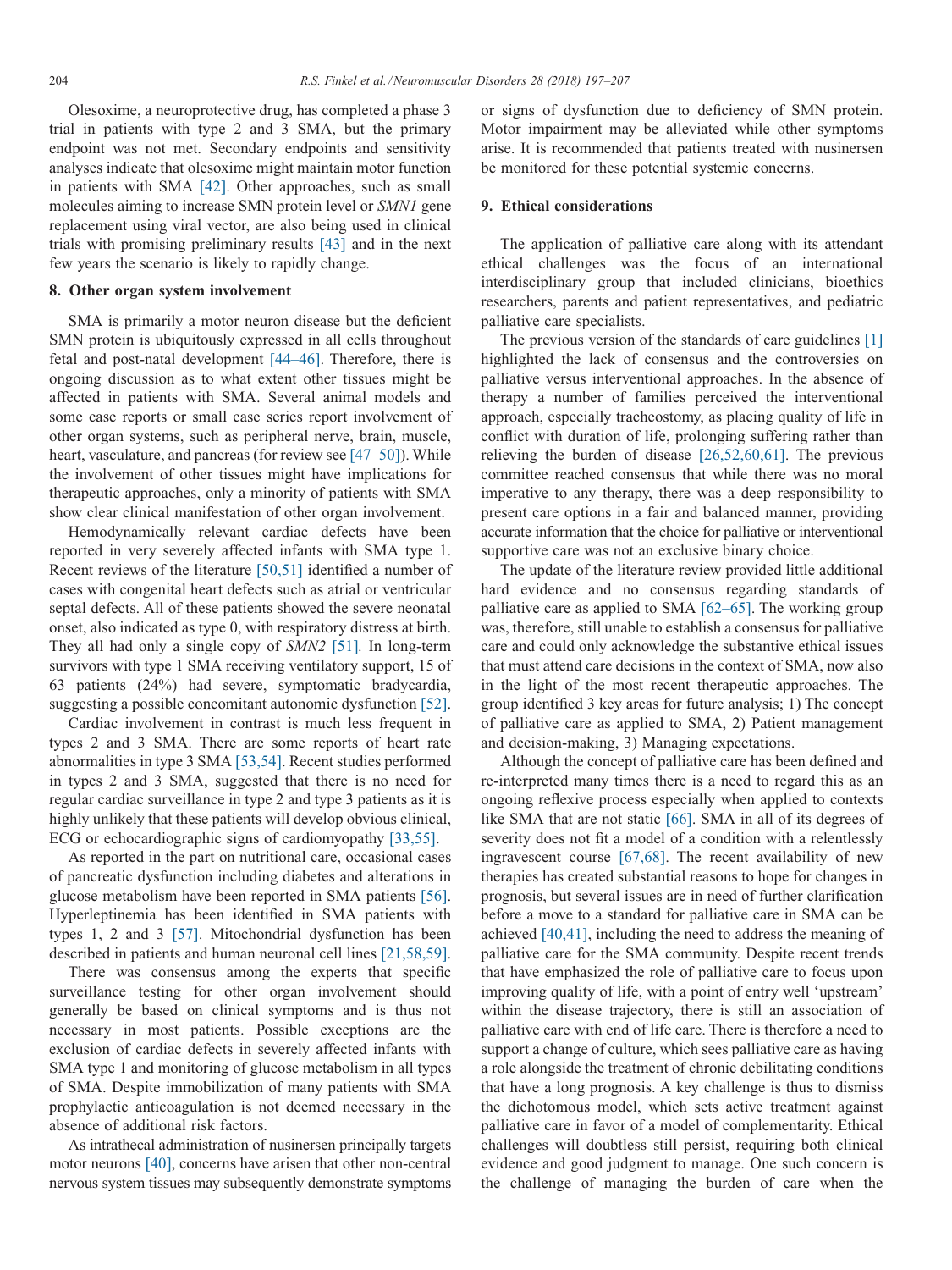'therapeutic ratio' between side-effects and benefits must be balanced. Second is managing the phases of transition across the disease trajectory points at which advancing disease signals a transition in favor of palliative care and the cessation of life-extending treatments [\[69\].](#page-10-7) The challenge of managing expectations in this fluid context, especially where expectations are shaded by many conflicting opinions, adds further complexity to the task of establishing a standard of care. Resource limitations and cultural differences need also to be considered especially as variable access to resources across the globe will mean that inequalities are inevitable.

New issues about the choice of palliative care in patients enrolled in clinical trials are also emerging [\[70\].](#page-10-8) A recent survey among physician investigators, clinical evaluators, and study coordinators from different countries endorsed the concept that having a predefined degree of nutritional and ventilation support was warranted in this context.

#### **10. Conclusions**

Spinal muscular atrophy presents with a diverse range of phenotypes of motor impairment and related comorbidities. Effective and efficient management of the patient with SMA requires coordination of multiple clinical specialists to address both current concerns and anticipated ones. These updated standard of care considerations have been developed to provide current expert opinion on necessary care and, where appropriate, optimal management. When reviewing the results, we were surprised by the discrepancy between the literature and the Delphi analysis. Although many advances in multiple aspects of care have been made, and these had a tremendous impact on survival, onset and severity of complications, the literature reporting evidence was scanty. Very few studies provided a level of evidence based on an appropriate design and most papers reported clinical observations and small series. In contrast, despite the paucity of evidence based recommendations, for each topic there was a large expert consensus on many components of SMA care. For many aspects, such as the introduction of early spinal surgery and of cough machine support, most, and often all the experts were convinced of the impact of these recommendations on changing natural history. In these cases it was felt that although large randomized studies would have been preferable to assess more systematically their efficacy, the impact on natural history before and after their introduction was sufficient to recommend their inclusion in common practice. While this lack of evidence based papers makes it difficult to obtain an accurate estimate of the level of efficacy of individual aspects of care, the unequivocal and recent improvements in survival in type 1 and in the onset of progression in all SMA types validate the impact, collectively, of implementing these interventions.

The ultimate goal of these guidelines is to strive continually in improving quality of life and reducing burden of disease for these patients. While many of these considerations are technology driven, they all begin with a focus on a patient's clinical symptoms and signs and related risk factors. Recommendations are now based upon the current functional status of the patient: non-sitter, sitter and walker. Patient and parental autonomy and

ethical dimensions must be respected. These guidelines should thus be applied with attention to individual patient concerns and complexities rather than as strict doctrine. Individual probative issues to consider include patient age, general medical status and extent of supportive care, local availability of clinical expertise, extent of health care provisions, and new treatment options. With the emergence of the first approved medication for treatment of patients with SMA, it is particularly important to meld optimal care with treatments that fundamentally alter the natural history of the disease. This effort identified questions that remain in many areas of supportive care for patients with SMA and will prompt future research. Further research is also needed on other aspects, such as psychiatric and emotional health, or on other aspects related to optimization of daily functioning. As the great majority of the aspects of care are related to the most severe phenotypes that have pediatric onset, further work is also needed to address issues related to the older population, including teenagers and adults. Further work is also needed to identify new models to support families and physicians to improve local care and reduce the number of visits and admissions to tertiary care centers.

## **Acknowledgements**

The authors thank the European Neuromuscular Consortium (ENMC), TREAT-NMD, SMA Europe, SMA support UK, SMA Foundation, Cure SMA and the Italian Telethon for their support.

### **Appendix: Supplementary material**

Supplementary data to this article can be found online at [doi:10.1016/j.nmd.2017.11.004.](https://doi.org/10.1016/j.nmd.2017.11.004)

#### **References**

- <span id="page-8-0"></span>[1] [Wang CH, Finkel RS, Bertini ES, Schroth M, Simonds A, Wong B, et al.](http://refhub.elsevier.com/S0960-8966(17)31290-7/sr0010) [Consensus statement for standard of care in spinal muscular atrophy. J](http://refhub.elsevier.com/S0960-8966(17)31290-7/sr0010) [Child Neurol 2007;22\(8\):1027–49.](http://refhub.elsevier.com/S0960-8966(17)31290-7/sr0010)
- <span id="page-8-1"></span>[2] [Kissel JT, Elsheikh B, King WM, Freimer M, Scott CB, Kolb SJ, et al.](http://refhub.elsevier.com/S0960-8966(17)31290-7/sr0015) [SMA valiant trial: a prospective, double-blind, placebo-controlled trial of](http://refhub.elsevier.com/S0960-8966(17)31290-7/sr0015) [valproic acid in ambulatory adults with spinal muscular atrophy. Muscle](http://refhub.elsevier.com/S0960-8966(17)31290-7/sr0015) [Nerve 2014;49\(2\):187–92.](http://refhub.elsevier.com/S0960-8966(17)31290-7/sr0015)
- <span id="page-8-7"></span>[3] [Finkel RS, Mercuri E, Darras BT, Connolly AM, Kuntz NL, Kirschner J,](http://refhub.elsevier.com/S0960-8966(17)31290-7/sr0020) [et al. Nusinersen versus sham control in infantile-onset spinal muscular](http://refhub.elsevier.com/S0960-8966(17)31290-7/sr0020) [atrophy. N Engl J Med 2017;377:1723–32.](http://refhub.elsevier.com/S0960-8966(17)31290-7/sr0020)
- <span id="page-8-2"></span>[4] [Finkel RS, Sejersen T, Mercuri E, Group ESWS. 218th ENMC](http://refhub.elsevier.com/S0960-8966(17)31290-7/sr0025) [International Workshop: revisiting the consensus on standards of care in](http://refhub.elsevier.com/S0960-8966(17)31290-7/sr0025) [SMA Naarden, The Netherlands, 19–21 February 2016. Neuromusc](http://refhub.elsevier.com/S0960-8966(17)31290-7/sr0025) [Disord 2017;27:596–605.](http://refhub.elsevier.com/S0960-8966(17)31290-7/sr0025)
- <span id="page-8-3"></span>[5] [Samaha FJ, Buncher CR, Russman BS, White ML, Iannaccone ST,](http://refhub.elsevier.com/S0960-8966(17)31290-7/sr0030) [Barker L, et al. Pulmonary function in spinal muscular atrophy. J Child](http://refhub.elsevier.com/S0960-8966(17)31290-7/sr0030) [Neurol 1994;9\(3\):326–9.](http://refhub.elsevier.com/S0960-8966(17)31290-7/sr0030)
- <span id="page-8-4"></span>[6] [Hull J, Aniapravan R, Chan E, Chatwin M, Forton J, Gallagher J, et al.](http://refhub.elsevier.com/S0960-8966(17)31290-7/sr0035) [British Thoracic Society guideline for respiratory management of children](http://refhub.elsevier.com/S0960-8966(17)31290-7/sr0035) [with neuromuscular weakness. Thorax 2012;67\(Suppl. 1\):1–40.](http://refhub.elsevier.com/S0960-8966(17)31290-7/sr0035)
- <span id="page-8-5"></span>[7] [Lemoine TJ, Swoboda KJ, Bratton SL, Holubkov R, Mundorff M,](http://refhub.elsevier.com/S0960-8966(17)31290-7/sr0040) [Srivastava R. Spinal muscular atrophy type 1: are proactive respiratory](http://refhub.elsevier.com/S0960-8966(17)31290-7/sr0040) [interventions associated with longer survival? Pediatr Critical Care Med](http://refhub.elsevier.com/S0960-8966(17)31290-7/sr0040) [2012;13:e161–5.](http://refhub.elsevier.com/S0960-8966(17)31290-7/sr0040)
- <span id="page-8-6"></span>[8] [Bach JR, Baird JS, Plosky D, Navado J, Weaver B. Spinal muscular](http://refhub.elsevier.com/S0960-8966(17)31290-7/sr0045) [atrophy type 1: management and outcomes. Pediatr Pulmonol](http://refhub.elsevier.com/S0960-8966(17)31290-7/sr0045) [2002;34:16–22.](http://refhub.elsevier.com/S0960-8966(17)31290-7/sr0045)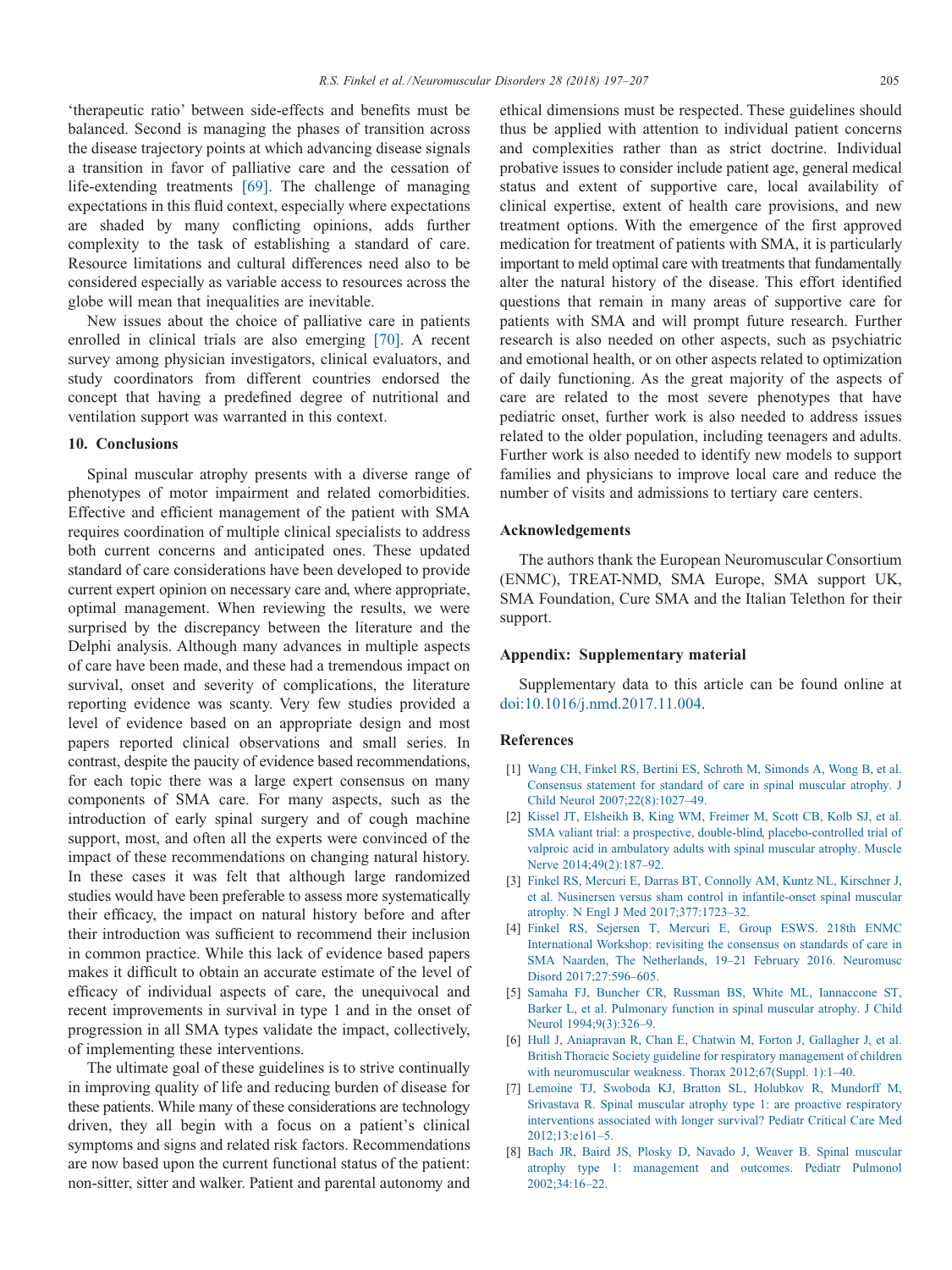- [9] [Bach JR, Saltstein K, Sinquee D, Weaver B, Komaroff E. Long-term](http://refhub.elsevier.com/S0960-8966(17)31290-7/sr0050) [survival in Werdnig Hoffmann disease. Am J Phys Med Rehabil](http://refhub.elsevier.com/S0960-8966(17)31290-7/sr0050) [2007;86:339–45.](http://refhub.elsevier.com/S0960-8966(17)31290-7/sr0050)
- <span id="page-9-0"></span>[10] [Schroth MK. Special considerations in the respiratory management of](http://refhub.elsevier.com/S0960-8966(17)31290-7/sr0055) [spinal muscular atrophy. Pediatrics 2009;\(Suppl. 4\):S245–9.](http://refhub.elsevier.com/S0960-8966(17)31290-7/sr0055)
- [11] [Gregoretti C, Ottonello G, Chiarini Testa MB, Mastella C, Ravà L,](http://refhub.elsevier.com/S0960-8966(17)31290-7/sr0060) [Bignamini E, et al. Survival of patients with spinal muscular atrophy type](http://refhub.elsevier.com/S0960-8966(17)31290-7/sr0060) [1. Pediatrics 2013;131:e1509–14.](http://refhub.elsevier.com/S0960-8966(17)31290-7/sr0060)
- [12] [Chiarini Testa MB, Paglietti MG, Pavone M, Schiavino A, Pedace C,](http://refhub.elsevier.com/S0960-8966(17)31290-7/sr0065) [Cutrera R. Respiratory problems in spinal muscular atrophy in the](http://refhub.elsevier.com/S0960-8966(17)31290-7/sr0065) [paediatric age group. Paediatr Child Health 2009;34:S123–6.](http://refhub.elsevier.com/S0960-8966(17)31290-7/sr0065)
- [13] [Bach JR, Bianchi C. Prevention of pectus excavatum for children](http://refhub.elsevier.com/S0960-8966(17)31290-7/sr0070) [with spinal muscular atrophy type 1. Am J Phys Med Rehabil 2003;82:](http://refhub.elsevier.com/S0960-8966(17)31290-7/sr0070) [815–19.](http://refhub.elsevier.com/S0960-8966(17)31290-7/sr0070)
- [14] [Ward S, Chatwin M, Heather S, Simonds AK. Randomised controlled trial](http://refhub.elsevier.com/S0960-8966(17)31290-7/sr0075) [of non-invasive ventilation \(NIV\) for nocturnal hypoventilation in](http://refhub.elsevier.com/S0960-8966(17)31290-7/sr0075) [neuromuscular and chest wall disease patients with daytime normocapnia.](http://refhub.elsevier.com/S0960-8966(17)31290-7/sr0075) [Thorax 2005;60:1019–24.](http://refhub.elsevier.com/S0960-8966(17)31290-7/sr0075)
- [15] [Petrone A, Pavone M, Testa MBC, Petreschi F, Bertini E, Cutrera R.](http://refhub.elsevier.com/S0960-8966(17)31290-7/sr0080) [Noninvasive ventilation in children with spinal muscular atrophy types 1](http://refhub.elsevier.com/S0960-8966(17)31290-7/sr0080) [and 2. Am J Phys Med Rehabil 2007;86:216–21.](http://refhub.elsevier.com/S0960-8966(17)31290-7/sr0080)
- [16] [Kaufmann P, McDermott MP, Darras BT, Finkel RS, Sproule DM, Kang](http://refhub.elsevier.com/S0960-8966(17)31290-7/sr0085) [PB, et al. Prospective cohort study of spinal muscular atrophy types 2 and](http://refhub.elsevier.com/S0960-8966(17)31290-7/sr0085) [3. Neurology 2012;79:1889–97.](http://refhub.elsevier.com/S0960-8966(17)31290-7/sr0085)
- [17] [Hull J, Aniapravan R, Chan E, Chatwin M, Forton J, Gallagher J, et al.](http://refhub.elsevier.com/S0960-8966(17)31290-7/sr0090) [British Thoracic Society guideline for respiratory management of children](http://refhub.elsevier.com/S0960-8966(17)31290-7/sr0090) [with neuromuscular weakness. Thorax 2012;67\(Suppl. 1\):i1–40.](http://refhub.elsevier.com/S0960-8966(17)31290-7/sr0090)
- [18] [Sansone VA, Racca F, Ottonello G, Vianello A, Berardinelli A,](http://refhub.elsevier.com/S0960-8966(17)31290-7/sr0095) [Crescimanno G, et al. 1st Italian SMA Family Association Consensus](http://refhub.elsevier.com/S0960-8966(17)31290-7/sr0095) [Meeting: management and recommendations for respiratory involvement](http://refhub.elsevier.com/S0960-8966(17)31290-7/sr0095) [in spinal muscular atrophy \(SMA\) types I-III, Rome, Italy, 30–31 January](http://refhub.elsevier.com/S0960-8966(17)31290-7/sr0095) [2015. Neuromusc Disord 2015;25:979–89.](http://refhub.elsevier.com/S0960-8966(17)31290-7/sr0095)
- <span id="page-9-1"></span>[19] [Zolkipli Z, Sherlock M, Biggar WD, Taylor G, Hutchison JS, Peliowski A,](http://refhub.elsevier.com/S0960-8966(17)31290-7/sr0100) [et al. Abnormal fatty acid metabolism in spinal muscular atrophy may](http://refhub.elsevier.com/S0960-8966(17)31290-7/sr0100) [predispose to perioperative risks. Eur J Paediatr Neurol 2012;16:549–](http://refhub.elsevier.com/S0960-8966(17)31290-7/sr0100) [53.](http://refhub.elsevier.com/S0960-8966(17)31290-7/sr0100)
- <span id="page-9-5"></span>[20] [Orngreen MC, Zacho M, Hebert A, Laub M, Vissing J. Patients with](http://refhub.elsevier.com/S0960-8966(17)31290-7/sr0105) [severe muscle wasting are prone to develop hypoglycemia during fasting.](http://refhub.elsevier.com/S0960-8966(17)31290-7/sr0105) [Neurology 2003;61:997–1000.](http://refhub.elsevier.com/S0960-8966(17)31290-7/sr0105)
- <span id="page-9-16"></span>[21] [Crawford TO, Sladky JT, Hurko O, Besner-Johnston A, Kelley RI.](http://refhub.elsevier.com/S0960-8966(17)31290-7/sr0110) [Abnormal fatty acid metabolism in childhood spinal muscular atrophy.](http://refhub.elsevier.com/S0960-8966(17)31290-7/sr0110) [Ann Neurol 1999;45:337–43.](http://refhub.elsevier.com/S0960-8966(17)31290-7/sr0110)
- <span id="page-9-2"></span>[22] [Khirani S, Bersanini C, Aubertin G, Bachy M, Vialle R, Fauroux B.](http://refhub.elsevier.com/S0960-8966(17)31290-7/sr0115) [Non-invasive positive pressure ventilation to facilitate the post-operative](http://refhub.elsevier.com/S0960-8966(17)31290-7/sr0115) [respiratory outcome of spine surgery in neuromuscular children. Eur](http://refhub.elsevier.com/S0960-8966(17)31290-7/sr0115) [Spine J 2014;23\(Suppl. 4\):S406–11.](http://refhub.elsevier.com/S0960-8966(17)31290-7/sr0115)
- [23] [Ottonello G, Mastella C, Franceschi A, Bosticco D, Wolfler A, Pedemonte](http://refhub.elsevier.com/S0960-8966(17)31290-7/sr0120) [M, et al. Spinal muscular atrophy type 1: avoidance of hospitalization by](http://refhub.elsevier.com/S0960-8966(17)31290-7/sr0120) [respiratory muscle support. Am J Phys Med Rehabil 2011;90:895–900.](http://refhub.elsevier.com/S0960-8966(17)31290-7/sr0120)
- [24] [Bach JR, Niranjan V, Weaver B. Spinal muscular atrophy type 1: a](http://refhub.elsevier.com/S0960-8966(17)31290-7/sr0125) [noninvasive respiratory management approach. Chest 2000;117:1100–5.](http://refhub.elsevier.com/S0960-8966(17)31290-7/sr0125)
- [25] [Vianello A, Corrado A, Arcaro G, Gallan F, Ori C, Minuzzo M, et al.](http://refhub.elsevier.com/S0960-8966(17)31290-7/sr0130) [Mechanical insufflation-exsufflation improves outcomes for neuromuscular](http://refhub.elsevier.com/S0960-8966(17)31290-7/sr0130) [disease patients with respiratory tract infections. Am J Phys Med](http://refhub.elsevier.com/S0960-8966(17)31290-7/sr0130) [Rehabil 2005;84:83–8.](http://refhub.elsevier.com/S0960-8966(17)31290-7/sr0130)
- <span id="page-9-3"></span>[26] [Hardart MK, Burns JP, Truog RD. Respiratory support in spinal muscular](http://refhub.elsevier.com/S0960-8966(17)31290-7/sr0135) [atrophy type I: a survey of physician practices and attitudes. Pediatrics](http://refhub.elsevier.com/S0960-8966(17)31290-7/sr0135) [2002;110:e24.](http://refhub.elsevier.com/S0960-8966(17)31290-7/sr0135)
- [27] [Geevasinga N, Ryan MM. Physician attitudes towards ventilatory support](http://refhub.elsevier.com/S0960-8966(17)31290-7/sr0140) [for spinal muscular atrophy type 1 in Australasia. J Paediatr Child Health](http://refhub.elsevier.com/S0960-8966(17)31290-7/sr0140) [2007;43:790–4.](http://refhub.elsevier.com/S0960-8966(17)31290-7/sr0140)
- <span id="page-9-4"></span>[28] [Graham RJ, Pemstein DM, Curley MA. Experiencing the pediatric](http://refhub.elsevier.com/S0960-8966(17)31290-7/sr0145) [intensive care unit: perspective from parents of children with severe](http://refhub.elsevier.com/S0960-8966(17)31290-7/sr0145) [antecedent disabilities. Crit Care Med 2009;37:2064–70.](http://refhub.elsevier.com/S0960-8966(17)31290-7/sr0145)
- [29] [Ottonello G, Mastella C, Franceschi A, Lampugnani E, Moscatelli A,](http://refhub.elsevier.com/S0960-8966(17)31290-7/sr0150) [Punch F, et al. Parental role in the Intensive Care Unit for children](http://refhub.elsevier.com/S0960-8966(17)31290-7/sr0150) [affected by Werdnig Hoffmann disease. Minerva Pediatr 2010;62:](http://refhub.elsevier.com/S0960-8966(17)31290-7/sr0150) [147–51.](http://refhub.elsevier.com/S0960-8966(17)31290-7/sr0150)
- [30] [Davis RH, Godshall BJ, Seffrood E, Marcus M, LaSalle BA, Wong B,](http://refhub.elsevier.com/S0960-8966(17)31290-7/sr0155) [et al. Nutritional practices at a glance: spinal muscular atrophy type I](http://refhub.elsevier.com/S0960-8966(17)31290-7/sr0155) [nutrition survey findings. J Child Neurol 2014;29:1467–72.](http://refhub.elsevier.com/S0960-8966(17)31290-7/sr0155)
- [31] [Tein I, Sloane AE, Donner EJ, Lehotay DC, Millington DS, Kelley RI.](http://refhub.elsevier.com/S0960-8966(17)31290-7/sr0160) [Fatty acid oxidation abnormalities in childhood-onset spinal muscular](http://refhub.elsevier.com/S0960-8966(17)31290-7/sr0160) [atrophy: primary or secondary defect\(s\). Pediatr Neurol 1995;12:21–30.](http://refhub.elsevier.com/S0960-8966(17)31290-7/sr0160)
- [32] [Bruce AK, Jacobsen E, Dossing H, Kondrup J. Hypoglycaemia in spinal](http://refhub.elsevier.com/S0960-8966(17)31290-7/sr0165) [muscular atrophy. Lancet 1995;346:609–10.](http://refhub.elsevier.com/S0960-8966(17)31290-7/sr0165)
- <span id="page-9-6"></span>[33] [Bianco F, Pane M, D'Amico A, Messina S, Delogu AB, Soraru G, et al.](http://refhub.elsevier.com/S0960-8966(17)31290-7/sr0170) [Cardiac function in types II and III spinal muscular atrophy: should we](http://refhub.elsevier.com/S0960-8966(17)31290-7/sr0170) [change standards of care? Neuropediatrics 2015;46:33–6.](http://refhub.elsevier.com/S0960-8966(17)31290-7/sr0170)
- <span id="page-9-7"></span>[34] [Norton JA, Roy FD, Mahood JK. Preservation of motor evoked potentials](http://refhub.elsevier.com/S0960-8966(17)31290-7/sr0175) [under anesthesia in children with spinal muscular atrophy type II](http://refhub.elsevier.com/S0960-8966(17)31290-7/sr0175) [undergoing spinal deformity surgery. J Clin Neurophysiol 2013;30:](http://refhub.elsevier.com/S0960-8966(17)31290-7/sr0175) [382–5.](http://refhub.elsevier.com/S0960-8966(17)31290-7/sr0175)
- [35] [Graham RJ, Athiraman U, Laubach AE, Sethna NF. Anesthesia and](http://refhub.elsevier.com/S0960-8966(17)31290-7/sr0180) [perioperative medical management of children with spinal muscular](http://refhub.elsevier.com/S0960-8966(17)31290-7/sr0180) [atrophy. Paediatr Anaesth 2009;19:1054–63.](http://refhub.elsevier.com/S0960-8966(17)31290-7/sr0180)
- <span id="page-9-8"></span>[36] [Bosboom W, Vrancken AF, van den Berg LH, Wokke JH, Iannaccone ST.](http://refhub.elsevier.com/S0960-8966(17)31290-7/sr0185) [Drug treatment for spinal muscular atrophy types II and III. Cochrane](http://refhub.elsevier.com/S0960-8966(17)31290-7/sr0185) [Database Syst Rev 2009;\(7\):CD006282.](http://refhub.elsevier.com/S0960-8966(17)31290-7/sr0185)
- [37] [Wadman RI, Bosboom WM, van der Pol WL, van den Berg LH, Wokke](http://refhub.elsevier.com/S0960-8966(17)31290-7/sr0190) [JH, Iannaccone ST, et al. Drug treatment for spinal muscular atrophy type](http://refhub.elsevier.com/S0960-8966(17)31290-7/sr0190) [I. Cochrane Database Syst Rev 2012;\(4\):CD006281.](http://refhub.elsevier.com/S0960-8966(17)31290-7/sr0190)
- <span id="page-9-9"></span>[38] [Kinali M, Mercuri E, Main M, De Biasia F, Karatza A, Higgins R, et al.](http://refhub.elsevier.com/S0960-8966(17)31290-7/sr0195) [Pilot trial of albuterol in spinal muscular atrophy. Neurology](http://refhub.elsevier.com/S0960-8966(17)31290-7/sr0195) [2002;59:609–10.](http://refhub.elsevier.com/S0960-8966(17)31290-7/sr0195)
- [39] [Pane M, Staccioli S, Messina S, D'Amico A, Pelliccioni M, Mazzone ES,](http://refhub.elsevier.com/S0960-8966(17)31290-7/sr0200) [et al. Daily salbutamol in young patients with SMA type II. Neuromusc](http://refhub.elsevier.com/S0960-8966(17)31290-7/sr0200) [Disord 2008;18:536–40.](http://refhub.elsevier.com/S0960-8966(17)31290-7/sr0200)
- <span id="page-9-17"></span>[40] [Chiriboga CA, Swoboda KJ, Darras BT, Iannaccone ST, Montes J, De](http://refhub.elsevier.com/S0960-8966(17)31290-7/sr0205) [Vivo DC, et al. Results from a phase 1 study of nusinersen](http://refhub.elsevier.com/S0960-8966(17)31290-7/sr0205) [\(ISIS-SMN\(Rx\)\) in children with spinal muscular atrophy. Neurology](http://refhub.elsevier.com/S0960-8966(17)31290-7/sr0205) [2016;86:890–7.](http://refhub.elsevier.com/S0960-8966(17)31290-7/sr0205)
- [41] [Finkel RS, Chiriboga CA, Vajsar J, Day JW, Montes J, De Vivo DC, et al.](http://refhub.elsevier.com/S0960-8966(17)31290-7/sr0210) [Treatment of infantile-onset spinal muscular atrophy with nusinersen:](http://refhub.elsevier.com/S0960-8966(17)31290-7/sr0210) [a phase 2, open-label, dose-escalation study. Lancet 2016;388:3017–](http://refhub.elsevier.com/S0960-8966(17)31290-7/sr0210) [26.](http://refhub.elsevier.com/S0960-8966(17)31290-7/sr0210)
- <span id="page-9-10"></span>[42] [Bertini E, Mercuri E, Muntoni F, Kirschner J, Reid C, Lusakowska A,](http://refhub.elsevier.com/S0960-8966(17)31290-7/sr0215) [et al. Safety and efficacy of olesoxime in patients with type 2 or](http://refhub.elsevier.com/S0960-8966(17)31290-7/sr0215) [non-ambulatory type 3 spinal muscular atrophy: a randomised, double-blind](http://refhub.elsevier.com/S0960-8966(17)31290-7/sr0215) [placebo controlled phase 2 trial. Lancet Neurol 2017;16\(7\):513–22.](http://refhub.elsevier.com/S0960-8966(17)31290-7/sr0215)
- <span id="page-9-11"></span>[43] [Mendell JR, Al-Zaidy S, Shell R, Arnold WD, Rodino-Klapac LR, Prior](http://refhub.elsevier.com/S0960-8966(17)31290-7/sr0220) [TW, et al. Single-dose gene-replacement therapy for spinal muscular](http://refhub.elsevier.com/S0960-8966(17)31290-7/sr0220) [atrophy. N Engl J Med 2017;377:1713–22.](http://refhub.elsevier.com/S0960-8966(17)31290-7/sr0220)
- <span id="page-9-12"></span>[44] [Coovert DD, Le TT, McAndrew PE, Strasswimmer J, Crawford TO,](http://refhub.elsevier.com/S0960-8966(17)31290-7/sr0225) [Mendell JR, et al. The survival motor neuron protein in spinal muscular](http://refhub.elsevier.com/S0960-8966(17)31290-7/sr0225) [atrophy. Hum Mol Genet 1997;6:1205–14.](http://refhub.elsevier.com/S0960-8966(17)31290-7/sr0225)
- [45] [Tizzano EF, Cabot C, Baiget M. Cell-specific survival motor neuron gene](http://refhub.elsevier.com/S0960-8966(17)31290-7/sr0230) [expression during human development of the central nervous system:](http://refhub.elsevier.com/S0960-8966(17)31290-7/sr0230) [implications for the pathogenesis of spinal muscular atrophy. Am J Pathol](http://refhub.elsevier.com/S0960-8966(17)31290-7/sr0230) [1998;153:355–61.](http://refhub.elsevier.com/S0960-8966(17)31290-7/sr0230)
- [46] [Pellizzoni L, Kataoka N, Charroux B, Dreyfuss G. A novel function for](http://refhub.elsevier.com/S0960-8966(17)31290-7/sr0235) [SMN, the spinal muscular atrophy disease gene product, in pre-mRNA](http://refhub.elsevier.com/S0960-8966(17)31290-7/sr0235) [splicing. Cell 1998;95:615–24.](http://refhub.elsevier.com/S0960-8966(17)31290-7/sr0235)
- <span id="page-9-13"></span>[47] [Hamilton G, Gillingwater TH. Spinal muscular atrophy: going beyond the](http://refhub.elsevier.com/S0960-8966(17)31290-7/sr0240) [motor neuron. Trends Mol Med 2013;19:40–50.](http://refhub.elsevier.com/S0960-8966(17)31290-7/sr0240)
- [48] [Shababi M, Lorson CL, Rudnik-Schoneborn SS. Spinal muscular](http://refhub.elsevier.com/S0960-8966(17)31290-7/sr0245) [atrophy: a motor neuron disorder or a multi-organ disease? J Anat](http://refhub.elsevier.com/S0960-8966(17)31290-7/sr0245)  $2014:224:15-28$
- [49] [Shababi M, Habibi J, Yang HT, Vale SM, Sewell WA, Lorson CL. Cardiac](http://refhub.elsevier.com/S0960-8966(17)31290-7/sr0250) [defects contribute to the pathology of spinal muscular atrophy models.](http://refhub.elsevier.com/S0960-8966(17)31290-7/sr0250) [Hum Mol Genet 2010;19:4059–71.](http://refhub.elsevier.com/S0960-8966(17)31290-7/sr0250)
- <span id="page-9-14"></span>[50] [Lorson CL, Rindt H, Shababi M. Spinal muscular atrophy: mechanisms](http://refhub.elsevier.com/S0960-8966(17)31290-7/sr0255) [and therapeutic strategies. Hum Mol Genet 2010;19:R111–18.](http://refhub.elsevier.com/S0960-8966(17)31290-7/sr0255)
- <span id="page-9-15"></span>[51] [Rudnik-Schoneborn S, Heller R, Berg C, Betzler C, Grimm T, Eggermann](http://refhub.elsevier.com/S0960-8966(17)31290-7/sr0260) [T, et al. Congenital heart disease is a feature of severe infantile spinal](http://refhub.elsevier.com/S0960-8966(17)31290-7/sr0260) [muscular atrophy. J Med Genet 2008;45:635–8.](http://refhub.elsevier.com/S0960-8966(17)31290-7/sr0260)